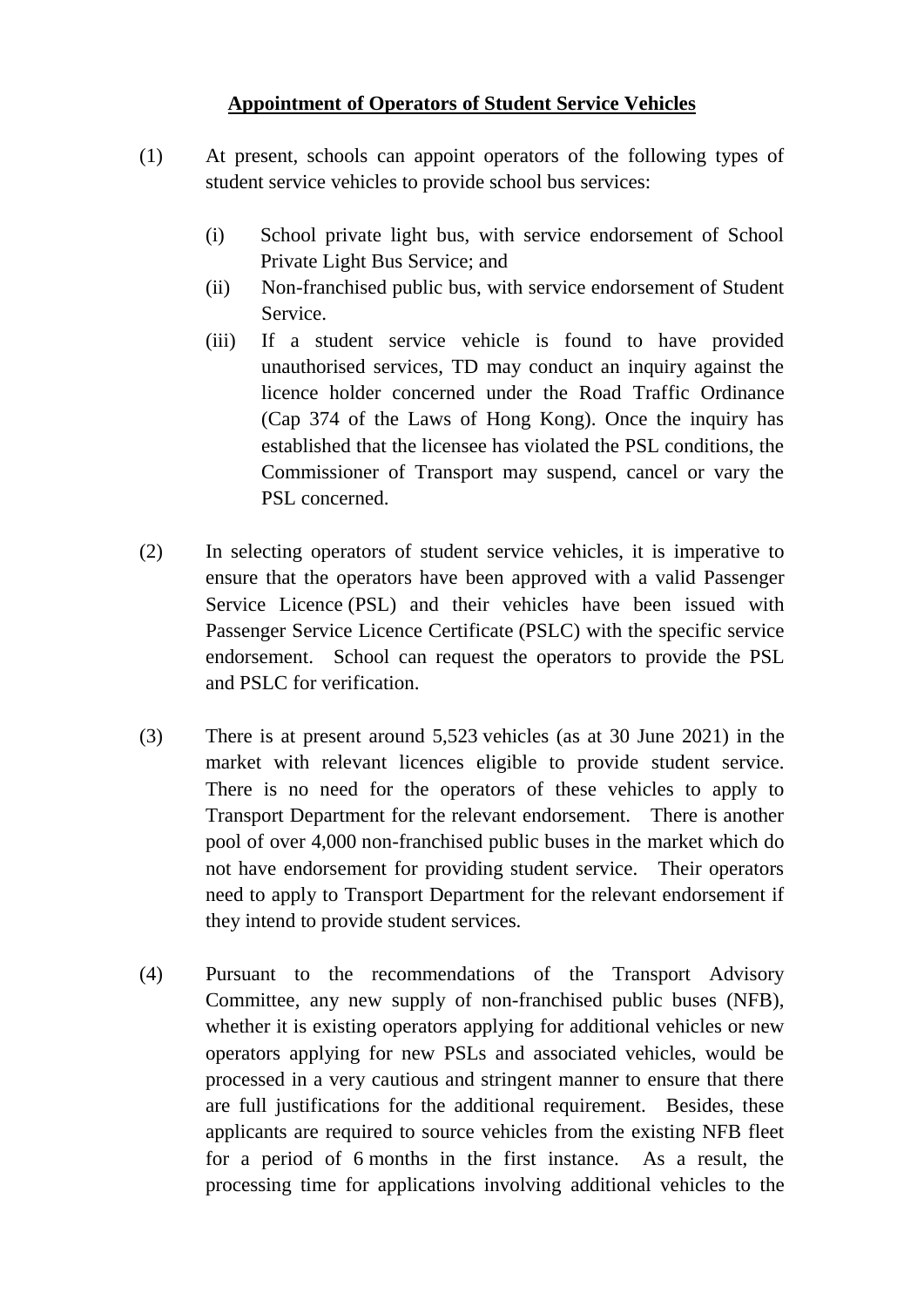existing NFB fleet would be longer, and those failing to provide justifications would be rejected.

- (5) In view of the stringent measures on the vetting of NFB applications, schools are advised to take the following action as appropriate:
	- (i) to arrange early selection of school bus service operators so as to identify suitable prospective operators with adequate number of student service vehicles (NFBs and/or school private light buses) to provide school bus services.
	- (ii) to appoint existing operators with adequate number of student service vehicles to provide school bus services as far as possible.
	- (iii) to provide the prospective operators with all the necessary and required supporting documents to facilitate the processing of their applications.

To allow greater flexibility for non-franchised public bus operators in deploying vehicles for provision of student service, the Transport Department put forward in July 2012 a new measure that upon request by the operators, student service endorsement would be granted to all eligible vehicles for serving as spare vehicles so as to meet the operational need and public demand. All PSL holders were notified in writing of the application procedures.

- (6) To facilitate transport arrangement for students, to alleviate traffic congestion caused by student service vehicles and to achieve better utilization of vehicle resources, the Transport Department encourages school principals/management to consider adjusting the school hours and/or adopting flexible school hours arrangements as far as practicable under the principle that the education of students should always come first.
- (7) In the event that appointed operators of school bus services would need to pick up or set down students at some no-stopping restricted zones and/or to enter into some prohibited zones or bus lanes for providing the services, schools or the operators concerned may apply to the Transport Department for permits seeking exemption from such restrictions. The Transport Department will consider each and every applications on its own merits. The application may be rejected having regard to all relevant factors. In filing the applications, the applicants are required to complete a prescribed form with provision of relevant supporting documents (including supporting letters issued by the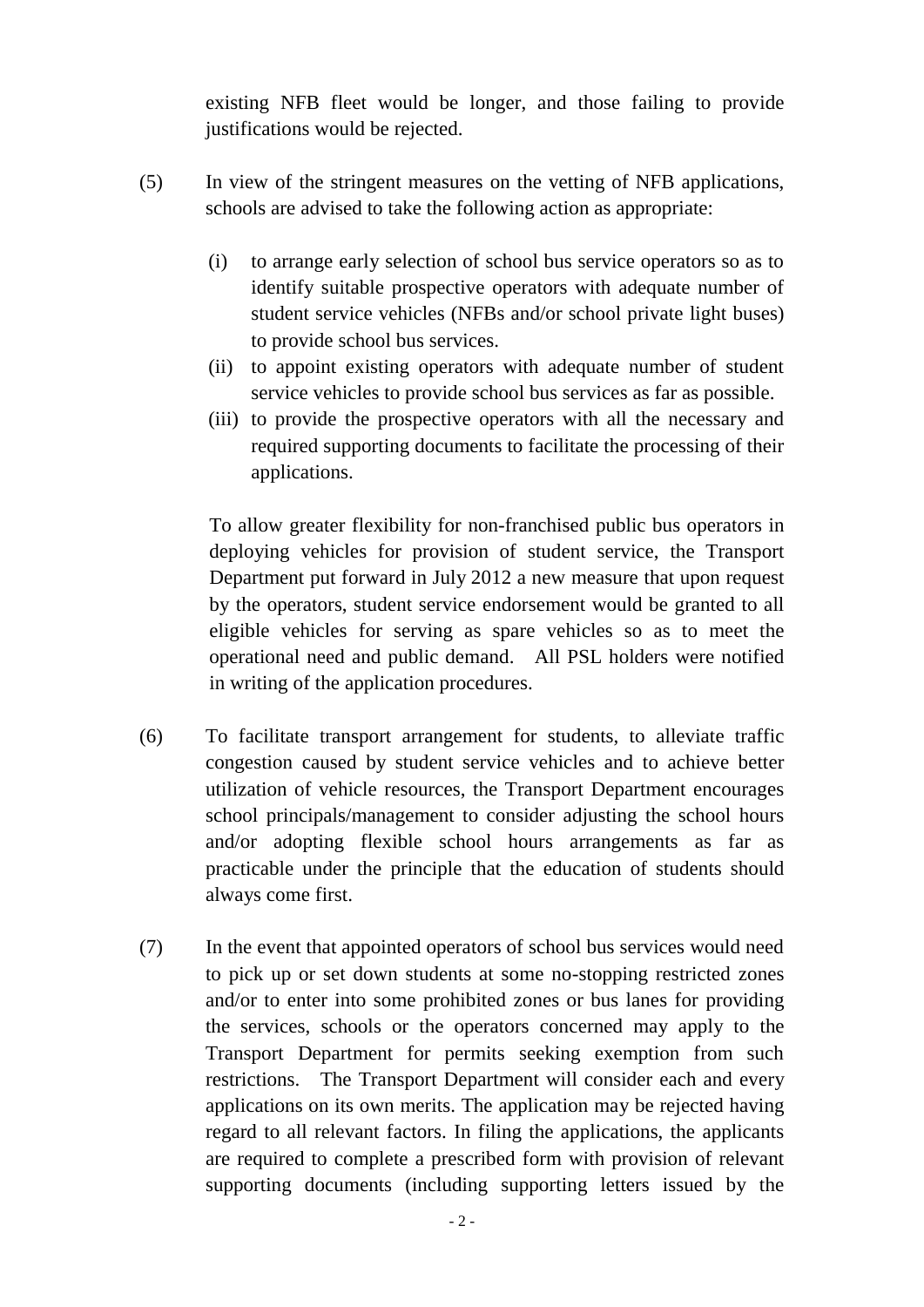schools). The application form (together with a set of guidance notes) can be downloaded from the Transport Department website or obtained from the regional offices of the Transport Department. The duly completed application form should be submitted to the Transport Department at least three weeks prior to commencement of the school bus services to be provided in accordance with the requirements as stated in the guidance notes. In case of any late applications or failure to provide the required supporting documents, the applicants may not be able to obtain the permits before commencement of the new school term. For further enquiries, the applicants may contact the respective regional offices of the Transport Department. Their enquiry phone numbers are 2829 5814 (Hong Kong Regional Office), 2399 2471 (Kowloon Regional Office) and 2399 2226 (New Territories Regional Office).

- (8) As stipulated in the PSL conditions, student service vehicles for kindergarten or primary students shall be subject to the provision of escort while the service is in operation. *In recent years, various kinds of extra-curricular activities have been organized by schools keeping the students at school after normal school time. As a result, students would be on their way home at irregular time slots and student service vehicles need to pick up students various times which causes difficulties in deploying escort for every trip. In this light, schools and parent-teacher associations should work in collaboration with operators to agree on several fixed time slots for picking up students. This would not only facilitate operators to comply with the PSL conditions on provision of escort, but also ensure student safety while riding on student service vehicles.*
- (9) The Road Traffic (Construction and Maintenance of Vehicles) Regulations (Cap. 374A) stipulates that in every student service vehicle registered on or after 1 May 2009, the vehicle will be required to be fitted with passenger seats of new standards. For details, please refer to the "Requirements for Passenger Seats in Student Service Vehicles" at **Annex**.
- (10) If you have any enquiries, please contact the Public Vehicles Unit of the Transport Department at 2804 2574 (for non-franchised public bus matters) or 2804 2263 (for school private light bus matters).

Transport Department July 2021